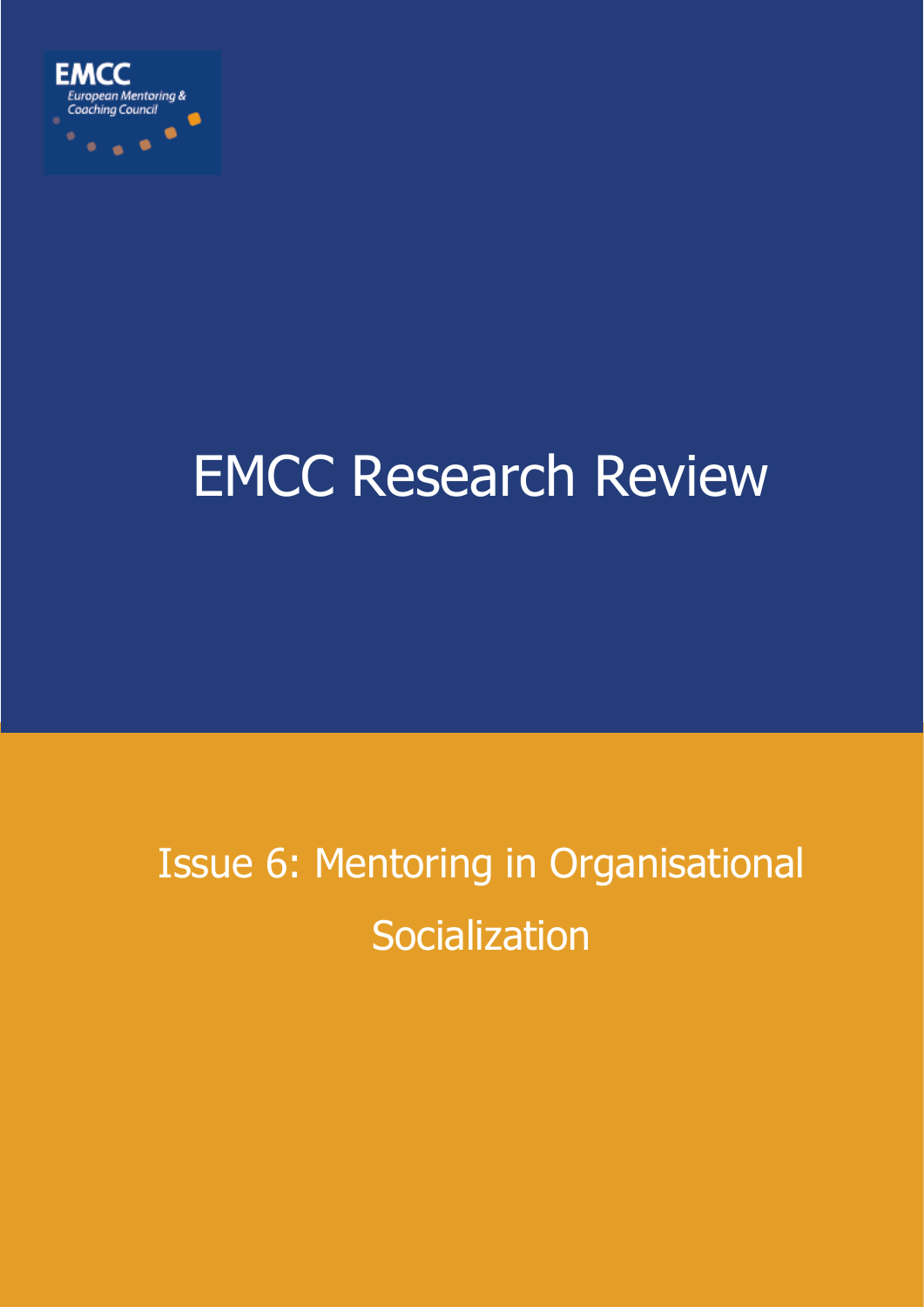

# **Introduction**

#### Dear Reader,

In this issue of the EMCC Research Review we will examine the role of mentoring in organisational socialization, often referred to as "onboarding" outside of the academic literature. As illustrated by a review by Allen, Chao, Eby and Bauer from 2017 published in Journal of Applied Psychology, there is a strong affinity between the two domains, both in terms of theory and practice, so it seems only natural to unpack the relation in the current issue. We start out with 2 older studies. The first study by Ostroff and Koslowski from 1993, is as relevant today as it was when it was published nearly 30 years ago. They investigate the role of non-supervisory mentoring in the socialisation of newcomers from a learning perspective. Specifically, they show that the presence of mentors alters the information seeking behaviours of newcomers. Mentors are particularly useful gaining information about the organisation. The next study is a very interesting quasi-experiment by Seibert. The advantage of this study is that it allows for a comparison of mentored and non-mentored individuals under similar organisational circumstances. Using a sample of newcomer engineers, the study shows that having a mentor contributes to higher levels of Job Satisfaction.

The final study was conducted by Thomas and Lankau who investigate the connection between mentoring and burnout. Interestingly, the authors do not look at the socialisation of newcomers, Instead, they look at the socialisation of experienced employees in the context of a constantly changing environment, something that applies to many organisations today. The study shows that mentoring and high-quality supervisor-subordinate relationships prevent role stress and burnout.

I hope you enjoy reading the current issue.

**Sincerely** Content writer Leo Smith, EMCC Denmark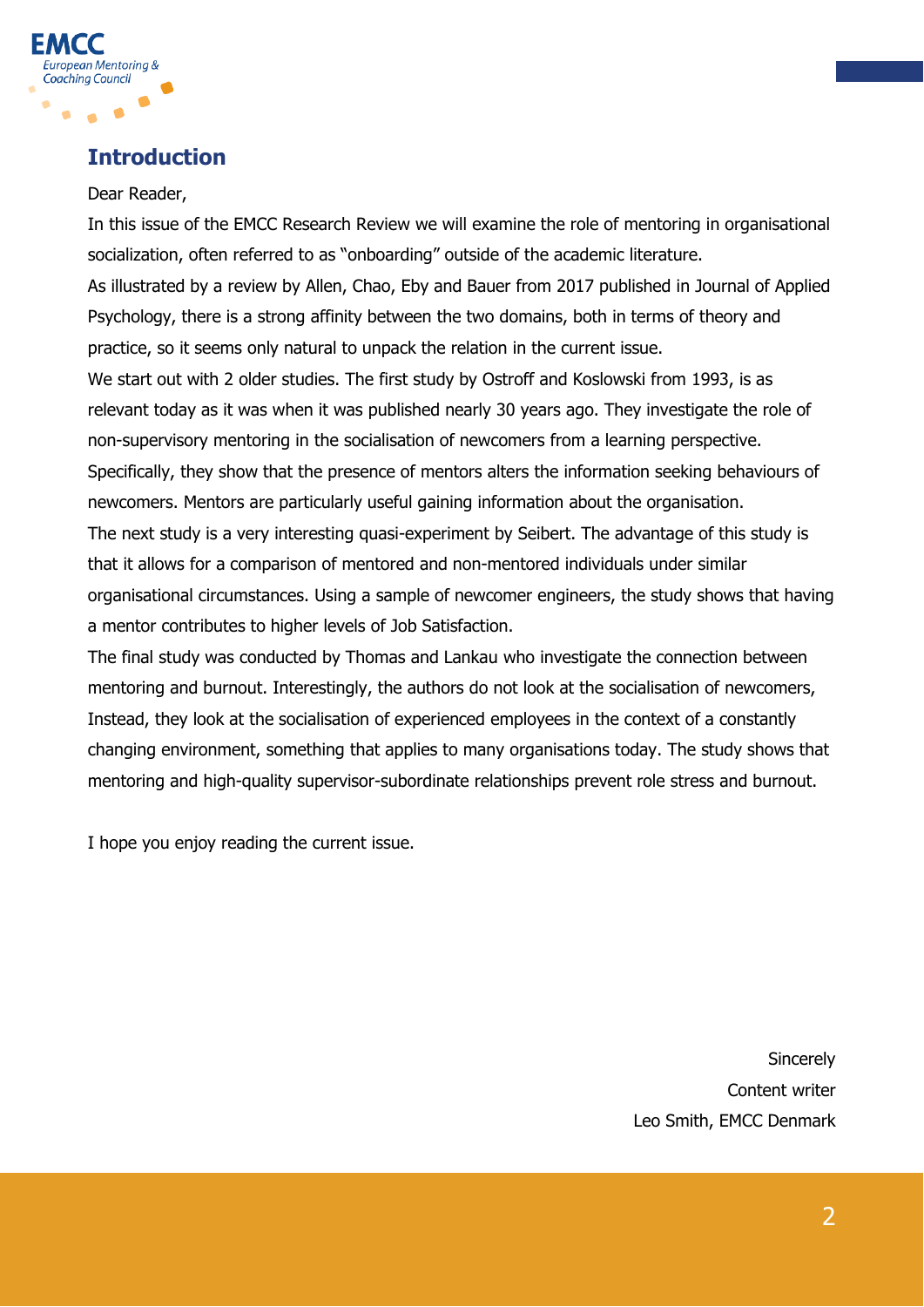

**Using mentors to gain information about the organisation as a newcomer** Study: The role of Mentoring in information gathering processes of newcomers during early organizational socialization

By: Cheri Ostroff & Steve W. J. Kozlowski

Published in: Journal of Vocational Behavior, 1993, vol. 42, pp. 170-183

# **Introduction**

This was the first study to zoom in on the effect of mentoring on the context of organisational socialization. The goal of the study was to examine the degree to which newcomers use mentors more as sources of information during their onboarding relative to other sources. A mentor was defined as someone "someone with a high level than you (in the organization) who has helped you by taking you 'under their wing', even though they were not formally required to do so", and the person could not be a direct supervisor. The mentorships investigated were therefore of the informal type.

# **What did the researchers do?**

The researchers investigated 332 newly graduated engineering and management alumni, who had been in their first for job for 2-6 months. Out of these, 105 had a mentor. The remainder served as a comparison for the sake of teasing out the effects of being mentored versus not being mentored. Respondents were asked to indicate which out of 6 sources (mentor, supervisor, co-corkers, observation, trying, employee manual) they used to get information about 4 domains of knowledge (task, role, workgroup, and organisation). Obviously, those in the non-mentored group did not rate how much information they gathered from mentors.

# **Main Findings**

The study showed that the presence of a mentor altered the information acquisition patterns of newcomers.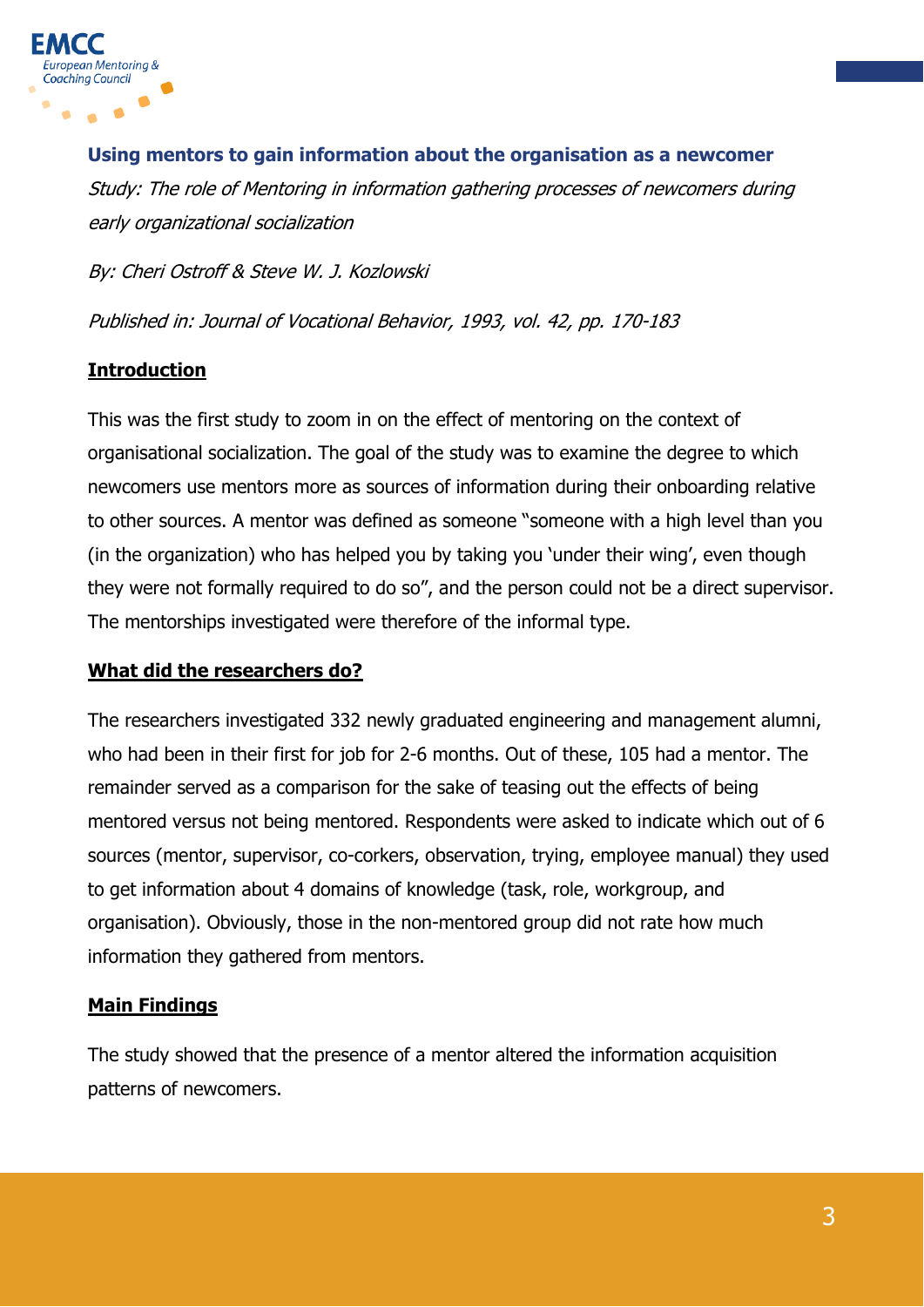

- Newcomers with mentors used their mentors to acquire information about the organisational domain and the task domain
- Newcomers with mentors acquired more information about the organisational domain than those without mentors
- Newcomers without mentors relied more on co-workers for information, but there was no difference in how the mentored and non-mentored individuals relied on supervisors
- Both mentored and non-mentored newcomers predominantly relied on observation as a source of information

# **Why is this interesting?**

The study's overall finding, that the presence of a mentor alters information acquisition of newcomers, is interesting in its own right. Especially because the study examined informal mentorships. Seeing that more extroverted individuals are more likely to find a mentor informally, this may give them a relative advantage.

The study also shows that mentors are particularly useful sources of information about the broader aspects of socialization pertaining to organisational issues such as politics and policies. This finding is particularly relevant for large and more complex corporations in which "learning how to do corporate" is likely an important part of the socialization process.

# **How can you put this into practice?**

The study indicates that it may be valuable to for newcomers to have a mentor from a different part of the organisation or at least a mentor who is not also a direct supervisor. The main benefit lies in having a source of information about broader organisational environment, something that is quite inaccessible to newcomers. The benefit is likely more pronounced for inexperienced newcomers such as those in the current study. One could easily imagine how a graduate entering the world of corporate life would benefit from having a trusted person with whom they can talk about, what it means to be part of the corporate machinery.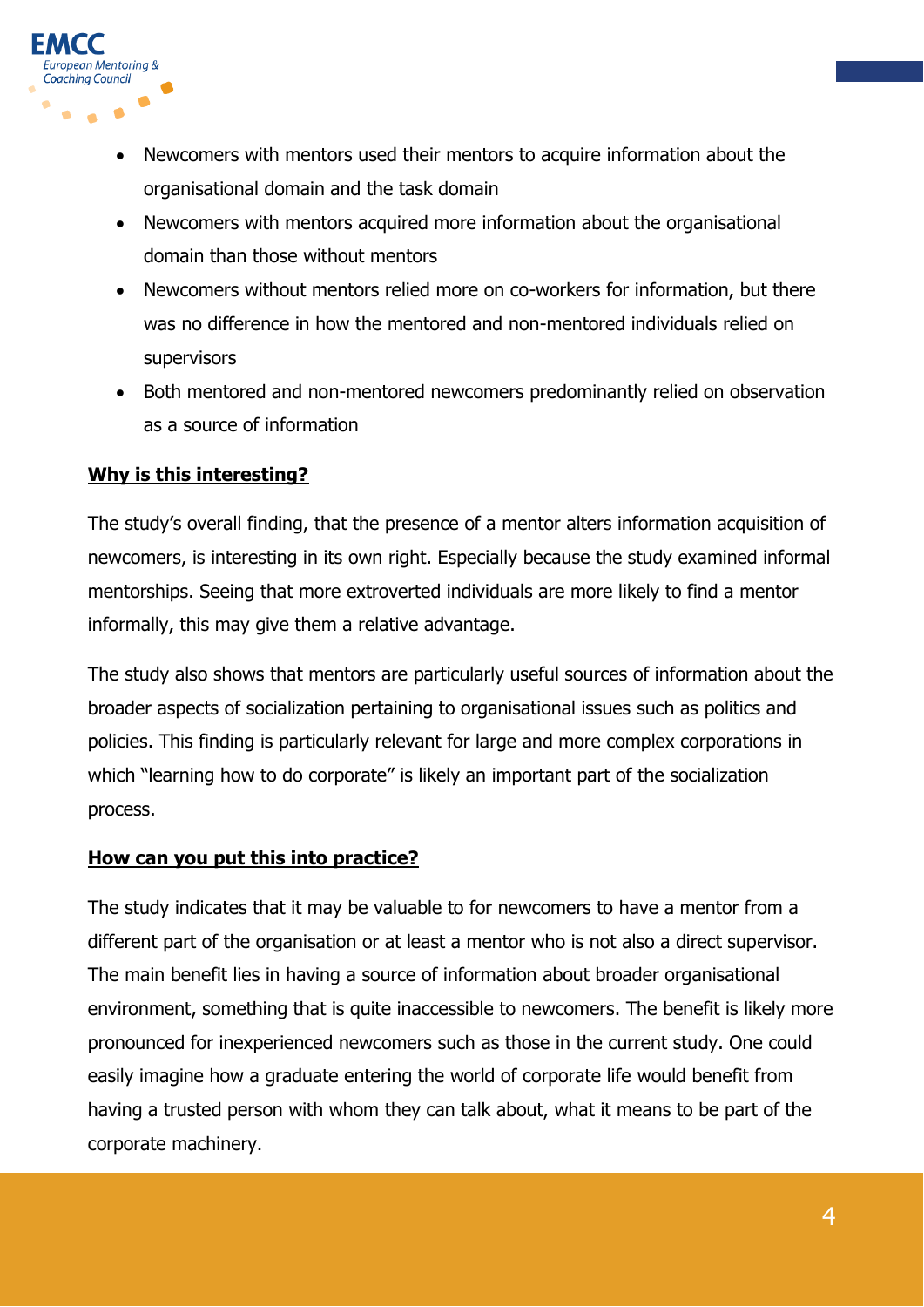

# **Drawbacks**

The study is conducted on a sample of newly graduated individuals, which means it is questionable whether the findings are generalisable to other groups of newcomers. Likewise, it is important to remember how "mentor" was defined in the study. Their definition is in line with what is commonly known as informal mentors, that is, those who volunteer to mentor without being assigned the role. Therefore, we should be careful when generalising the findings to formal mentor-programs as are often used in onboarding programs today. Note as well, that the definition of "mentor" excludes immediate supervisors, who may indeed act as mentors in practice. However, the authors controlled for this, and it seemed that supervisors did not actually function as mentors in terms on newcomers' information acquisition.

A final caution, as the authors point out; it is uncertain whether the organisational knowledge gained by mentored newcomers will bring long-term positive outcomes.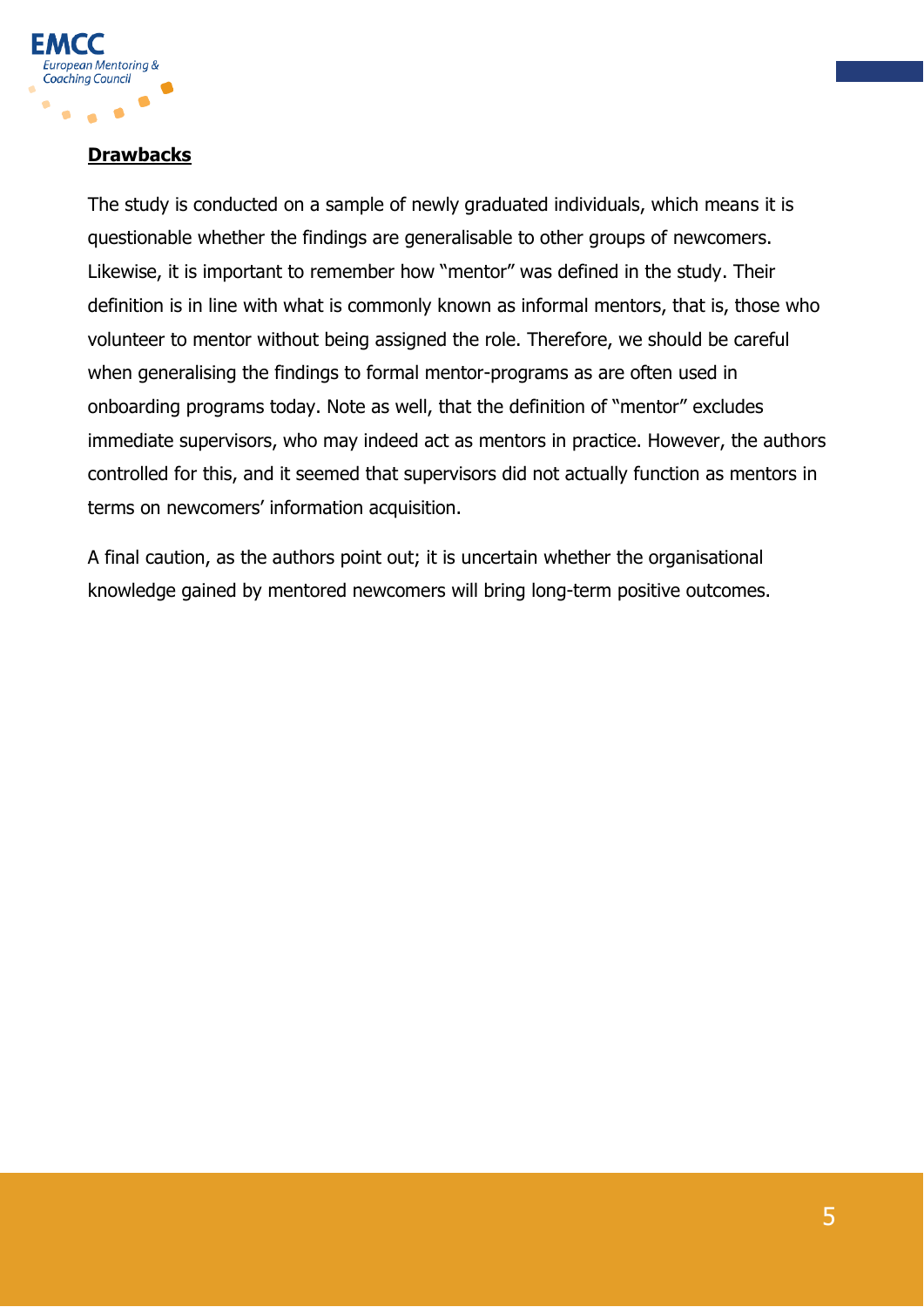

#### **The benefits of having a formal mentor**

Study: The effective of facilitated mentoring: A Longitudinal quasi-experiment

By: Scott Seibert

Published in: Journal of Vocational Behavior, 1999, vol. 54, pp. 483-502

# **Introduction**

The study sought to test whether mentoring newcomers results in positive outcomes. While there is no shortage of studies on the topic, very few have adopted an experimental method, meaning that the causal effect of mentoring has remained elusive.

This study, on the other hand follows a quasi-experimental set-up that allows us to compare mentored and non-mentored individual under similar circumstances.

#### **What did the researcher do?**

The author investigated a formal mentoring program for newcomers in a fortune 100 company. 109 newly hired mechanical and electrical engineers were included in the study. The programme seemed quite well-structured. Before committing to the programme, mentees and mentors had the opportunity to meet and talk informally after which mentees chose their mentors. The mentors in the study were more senior than then newcomers, and they volunteered to participate. The mentorship was set to last one whole year after which the pair were free to continue if they wanted. Direct supervisors could not function as mentors. Mentors and mentees met on average twice a month.

The study was conducted as a quasi-experiment, meaning that in addition to the group who received mentoring, the study also featured a control group who did not. The particular strength of this set-up is that it allows for an analysis of the causal effects of the mentoring programme. As the first round of the programme only included mechanical engineers, the electrical engineers from that round function as a control group. Moreover, the mechanical engineers from the year prior to the initiation of the mentor programme were also included in the control group.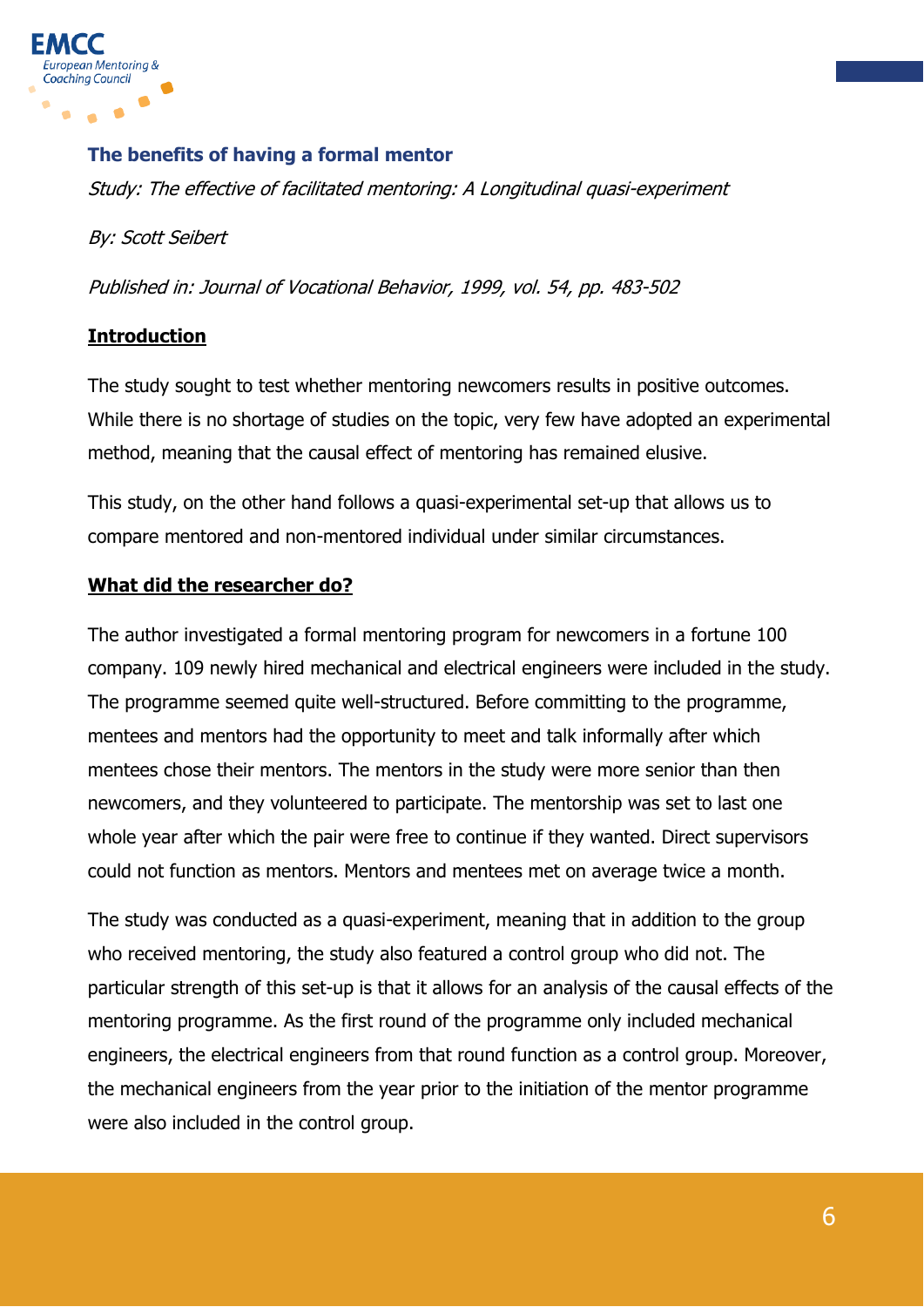

Both groups answered two questionnaires, one shortly after entering the organisation and another after 12 months. Thus, only mentees answered the questionnaires.

The outcomes measured were Job Satisfaction, Organisational Commitment, Work-role Stress, and Self-esteem at work.

The mentor behaviour measurements were Career (providing exposure, protection, and challenging assignments) vs. psychosocial mentoring (Role modelling, Counselling, friendship), frequency of interaction, and general level of satisfaction.

Data were also collected on a number of control variables including Salary, Alternative Employment Opportunities, Job Characteristics, and Hours Worked per Week.

Finally, the members in the control group who had informal mentors were eliminated from the study to ensure a mentored vs. non-mentored comparison.

# **Main findings:**

The results can be divided into 2 sets, one set of results pertaining to the comparison of the 2 groups (mentored and non-mentored), and an examination of the specific effects of different mentor behaviours (Career vs. Psychosocial).

#### Mentored versus non-mentored newcomers

- Mentored newcomers had significantly higher levels of Job Satisfaction than nonmentored newcomers – the effect size was deemed moderate (0.6 Standard Deviation)
- There were no significant differences between mentored and non-mentored newcomers in terms of Organisational Commitment, Work-Role Stress, and Selfesteem at Work
- The direction of the effects on the latter three were positive, but failed to reach significance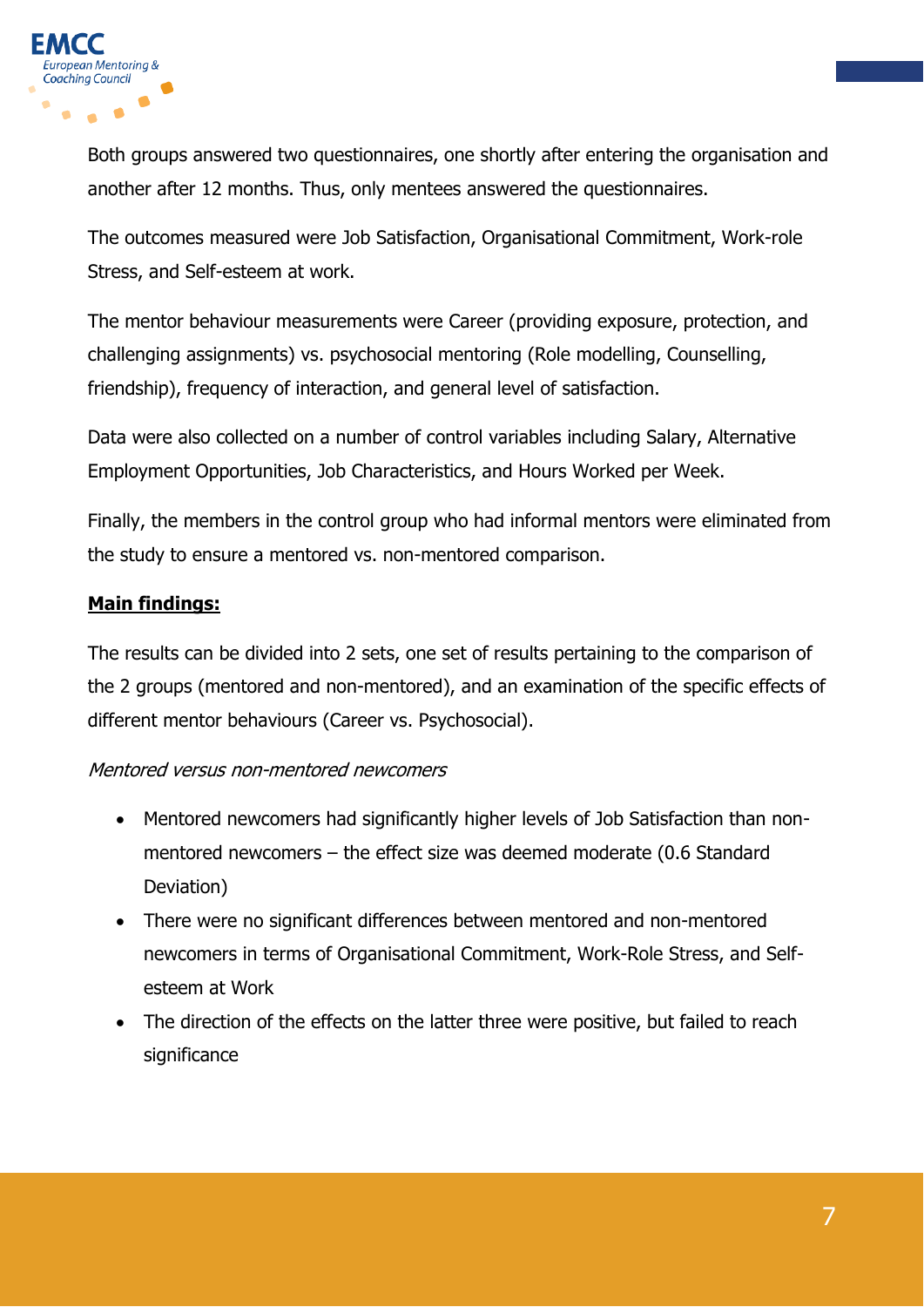

#### Career vs. psychosocial mentoring

- Higher levels of Psychosocial Mentoring were positively associated with higher levels of Job Satisfaction, Organisational Commitment, Self-esteem at Work, and lower levels of Work-role Stress
- Higher levels of Career Mentoring were not positively associated with Job **Satisfaction**
- Higher levels of Career Mentoring were associated with an increase in Work-role Stress

# **Why is this interesting?**

First, the quasi-experimental nature of the study is interesting. Having a control-group with which one can compare results allows the author to uncover (closer to) causal effects.

Like a number of previous studies, the author shows how mentoring is positively associated with job satisfaction, however we can now say that the effect comes specifically from mentoring, and not from other sources, due to the strength of the research design.

It is also quite interesting to see that it was Psychosocial Mentoring that accounted for the positive effects.

Finally, it is interesting to see that mentoring may not be the panacea it is often made out to be.

# **How can you put this into practice?**

Implementing a well-organised and supervised mentoring program is likely to increase the Job Satisfaction of newcomers with little to no previous experience. However, do not expect fireworks and miracles.

Also, it would make sense to emphasise the importance of psychosocial mentoring when training and preparing mentors to participate in the programme.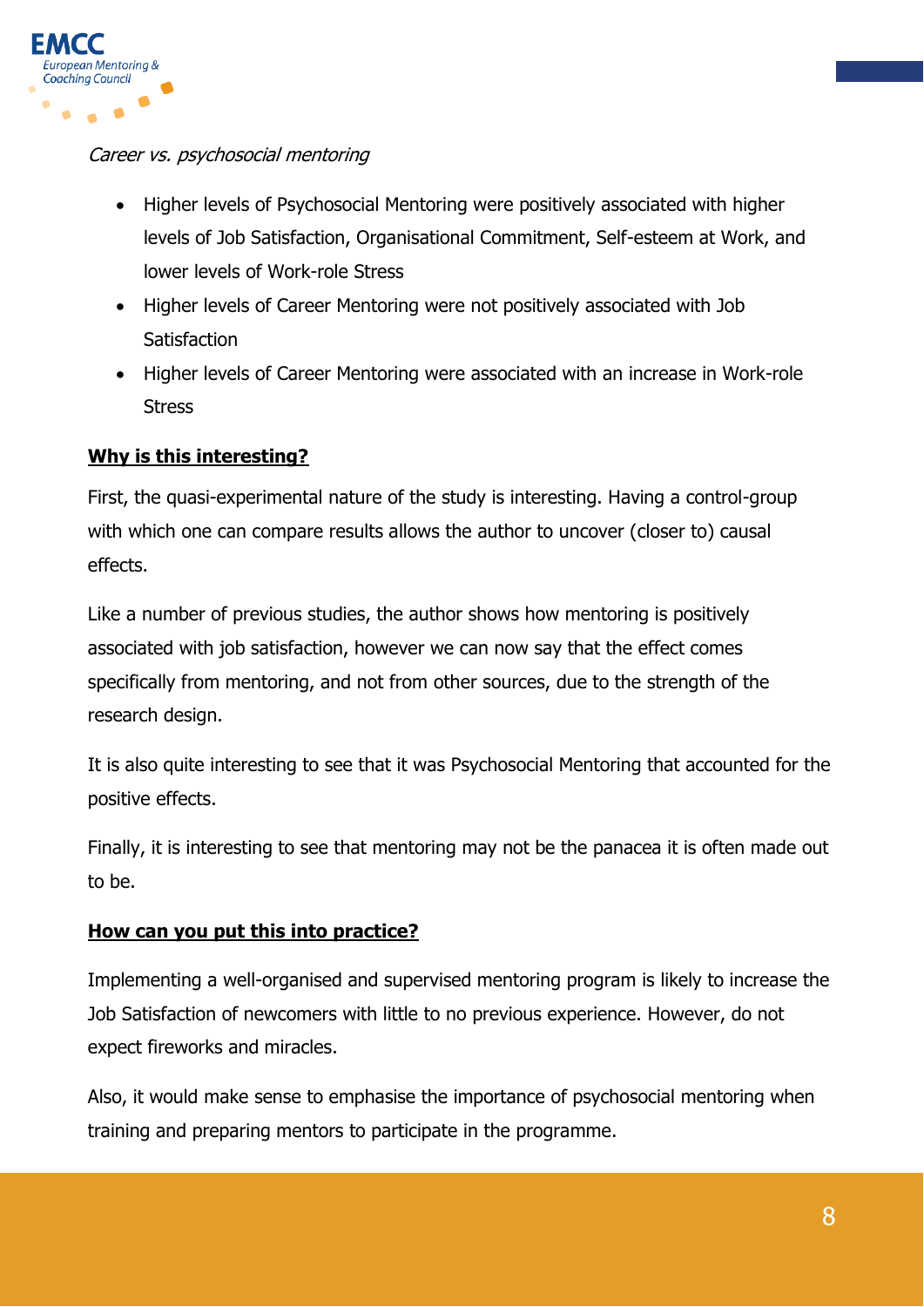

# **Drawbacks**

While the study is impressively rigorous from a methodological point of view, the sample size is still rather small. One could speculate whether a larger sample would have resulted in significant differences between the mentored and non-mentored groups. Also relating to the sample, the study is done at one specific company, meaning that we cannot rule out some influences of the organisational culture on the results.

Moreover, the sample comprised only engineers, so again generalising to other professions, such as schoolteachers or salespeople, should be done with caution.

The study suggests that Career Mentoring is associated with higher levels of Work-role Stress, however this finding does not emerge from the experimental part of the study design, so the direction of causality may be the opposite  $-$  it may be that more stressed newcomers asked for more Career mentoring.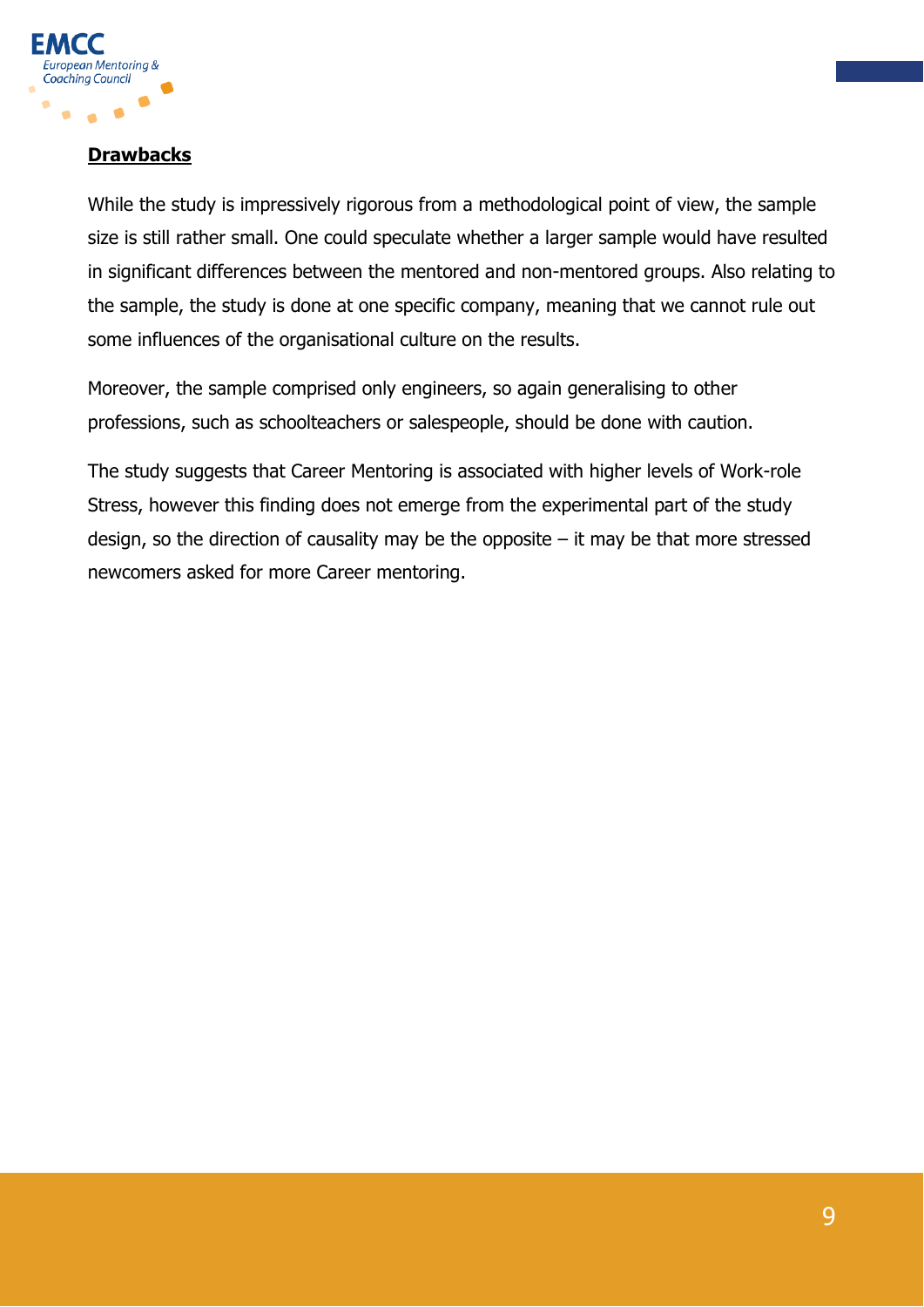

# **Organisational socialization, mentoring, and stress**

Study: Preventing burnout: The effects of LMX and mentoring on socialization, role stress, and burnout

By: Christopher H. Thomas & Melenie J. Lankau

Published in: Human Resource Management, 2009, Vol 48(3), pp. 417-432

# **Introduction**

In this study the authors investigate both leadership and mentoring and their effects in terms of burnout prevention. What makes this study particularly interesting is that is deals organisational socialization of current members, what is known among practitioners as reboarding (as opposed to onboarding of newcomers).

Burnout and stress rates are at an all-time high with severe negative effects for everyone involved, both the stressed individuals, their friends and family, and the organisation. In this study, the authors draw on two connected theories of burnout: Conservation-of-Resources (CoR) theory and the Job Demands-Resources model. The former suggests that burnout occurs because of a perceived loss of resources and a threat to something they value at work. The latter expand on the former by defining demands and resources connected with the job.

In this study, the authors investigate the role of supervisors and mentors as types of social support resources that enable employees to cope with job demands, and therefore work as a safeguard against burnout in times of change.

# **What did the researcher do?**

A sample of 422 nurses from an American hospital participated in the study. The sample was split into 3, those who did not have a mentor, those who used their supervisor as a mentor, and those who had a mentor who was not their supervisor.

Based on Leader-member exchange theory, the authors also measured the quality of the relationship between supervisors and their subordinates.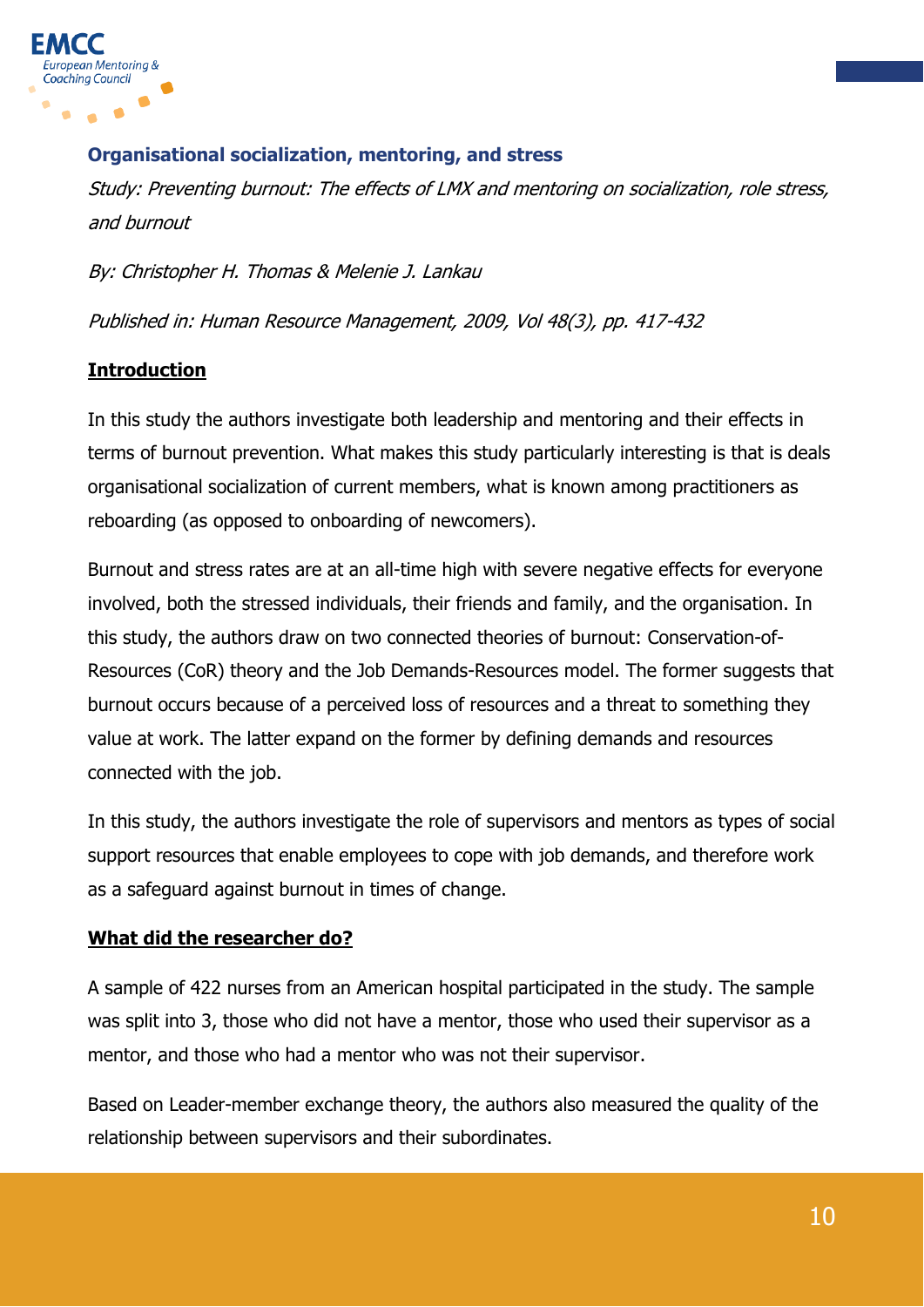

# **Main findings:**

Below, I have listed the main findings

- A high-quality supervisor-subordinate relationship decreased role stress and burnout, even without the presence of a mentor
- Non-supervisory mentoring combined with a high-quality supervisor-subordinate relationship also prevents role stress and burnout
- The relationship between supervisory mentoring, organisational socialization and role-stress was non-significant
- Non-supervisory mentoring combined with a high quality supervisor-subordinate relationship was the most effective role stress and burnout prevention

# **Why is this interesting?**

One of the most interesting findings in the study is the magnitude of the effects, especially for those had good leader-member relations and an additional mentor on the side. This combination explained 81% of the variance in role stress and 41% of the variance in burnout. This indicates that relational support works as a strong bulwark against burnout in times of change and uncertainty.

Another interesting finding is that having supervisors as mentors did not reduce role stress. It seems that leaders are better off establishing high-quality supervisor-subordinate relationships than engaging in mentoring.

Finally, the study shows that mentoring (and high-quality supervisor-subordinate relations) should not be restricted to newcomers. In the constantly changing world, faced by most companies today, mentors work as burnout-preventors among seasoned employees as well.

# **How can you put this into practice?**

4 practical implications appear apparent: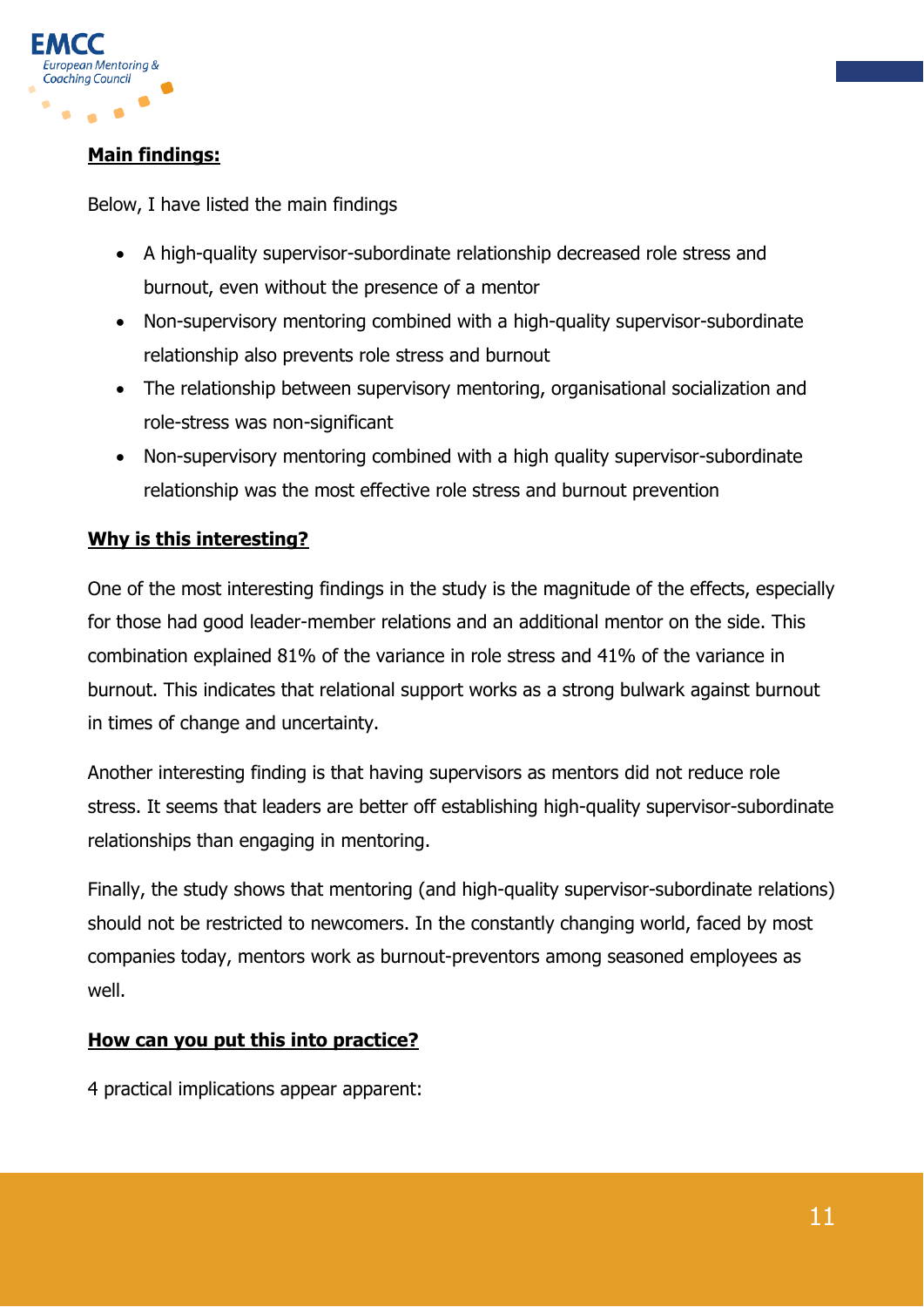

- First, ensure that supervisors have high-quality relations with employees it is likely going to prevent stress.
- Second, help employees find mentors from elsewhere in the organisation. Building a supportive network is likely going to prevent burnout
- Third, do not restrict mentoring to newcomers; it works for everyone
- Fourth, it might not be a good idea to assign mentor-duties to supervisors

# **Drawbacks**

The study is somewhat limited by the sample. Nursing is associated with an extensive amount of emotional labour that is not seen in many other jobs. Therefore, generalising the findings to, say, mechanical engineers or programmers may not be warranted. However, they may generalise quite well to other contexts such as teachers, psychologists, and perhaps employees working in HR or people and culture.

In addition, the cross-sectional nature of the study is limitation, as we are not able to tell the direction of causality and how the relationships develop over time.